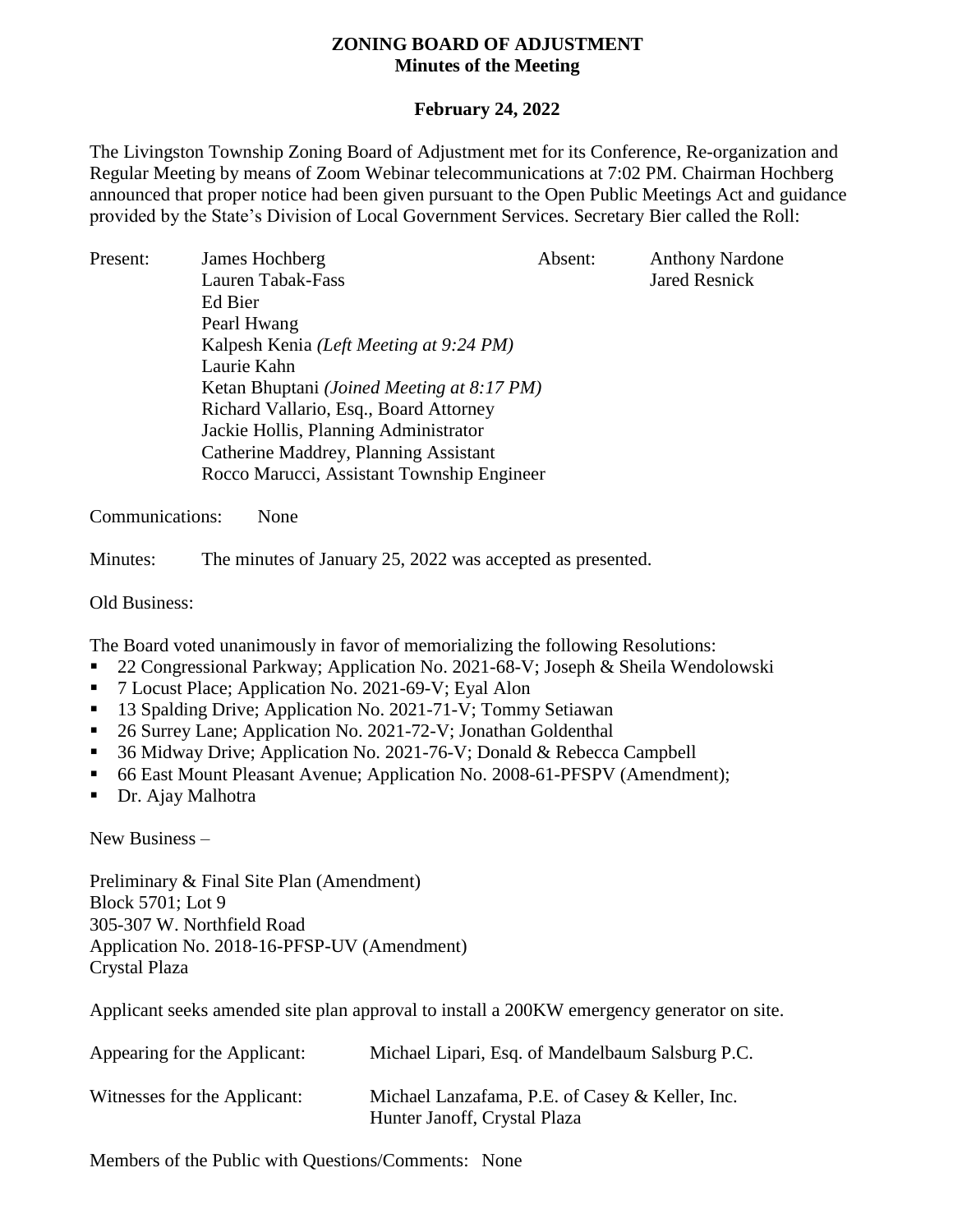A motion to approve the application was made by Member Kahn and second by Member Kenia with a condition of approval to limit the testing of the generator to daytime hours, bi-weekly Monday through Friday. The remaining members of the Board present and eligible voted in favor of the motion, subject to a memorializing resolution.

Variance Block 900; Lot 70 146 Adams Court Application No. 2019-29-V (Amendment) Xiuqing Liu & Tingyan Zeng

Applicant is re-appearing before the Board to seek approval for a Rear Yard Setback Variance. 170-99C4 Rear Yard Setback – 35' required; 34.4' proposed; 0.6' variance requested.

Xiuqing Liu, Tingyan Zeng (Applicants), and Hayk Ekshian (Architect) appeared and were sworn in to offer testimony. No members of the public appeared in support of or in objection to the application. The Board added a Front Yard Setback variance (40' required; 18.7' proposed; 21.3' variance requested). A motion to approve the application was made by Member Bier and second by Member Kenia. The remaining members of the Board present and eligible voted in favor of the motion, subject to a memorializing resolution.

Variance Block 1603; Lot 25 64 Elmwood Drive Application No. 2021-77-V Leo Jantusch

Applicant seeks approval to demolish existing 1-story dwelling and construct a new single-family home in violation of the following Sections:

170-99C3 Left Side Yard Setback – 10' required; 8' proposed; 2' variance requested. 170-99C3 Aggregate Side Yard Setback – 30% required; 22.6% proposed; 7.4% variance requested.

Leo & Vickie Jantusch (Applicants), and Cindy Boerner-Lay (Architect) appeared and were sworn in to offer testimony. No members of the public appeared in support of or in objection to the application. A condition of approval was included that the attic would remain unfinished and if the home owners decided to finish the attic, they would be required to return to the Board. The hardship was reconfirmed (irregular shaped lot) upon a motion to approve made by Member Fass and second by Member Kenia. The remaining members of the Board present and eligible voted in favor of the motion, subject to a memorializing resolution.

*The Board went in recess from 8:06 PM to 8:16 PM. Member Bhuptani joined the meeting at 8:17 PM.*

Variance Block 3403; Lot 14 11 Consul Road Application No. 2021-79-V David & Bonnie Sussman

Applicant seeks approval for a first floor addition at the rear of home in violation of the following Sections:

170-87CC3 Habitable Floor Ratio – 21% allowed; 22.1% proposed; 1.1% variance requested.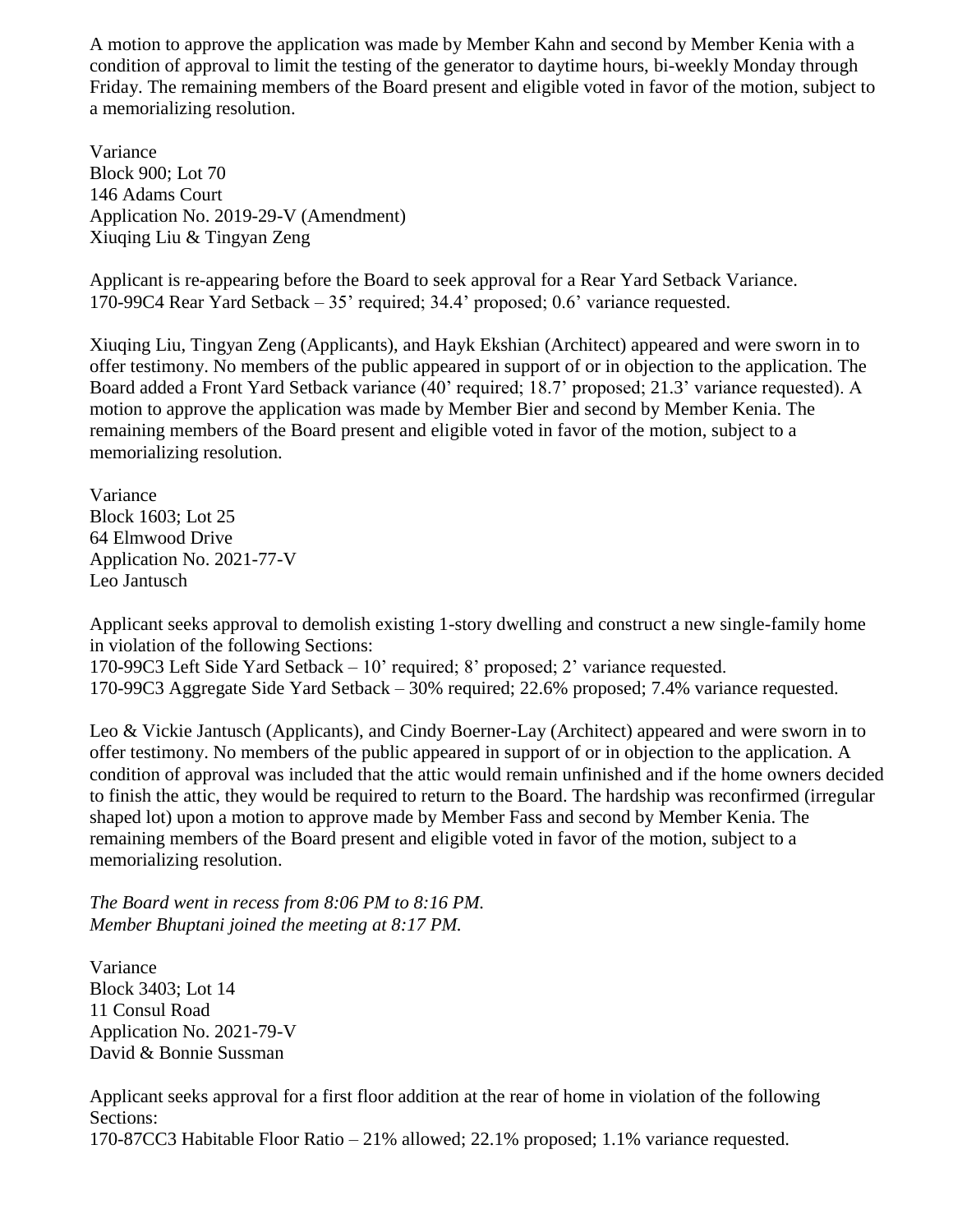David & Bonnie Sussman (Applicants), and Meredith Colon-Reiman (Architect) appeared and were sworn in to offer testimony. No members of the public appeared in support of or in objection to the application. A motion to approve the application was made by Member Kenia and second by Member Fass. The remaining members of the Board present and eligible voted in favor of the motion, subject to a memorializing resolution.

Variance (Continued from December 14, 2021) Block 5301; Lot 3 324 Hillside Avenue Application No. 2021-61-V Jay Van de Beek

Applicant seeks approval for a garage addition, 2-story Rear Addition, and a 1-story Rear Addition in violation of the following Sections:

170-98C3 Aggregate Side Yard Setback – 30% required; 28.3% proposed; 1.7% variance requested. 170-87BB3 Habitable Floor Area – 3520 sq ft allowed; 4182 sq ft proposed; 662 sq ft variance requested. 170-87CC3 Habitable Floor Ratio – 21% allowed; 24.5% proposed; 3.5% variance requested. Applicant received prior approval (2008-15-V) for HFA, HFR and Front Yard Setback.

Jay Van de Beek (Applicant) and Christine Miseo (Architect) appeared and were sworn in to offer testimony. No members of the public appeared in support of or in objection to the application. A motion to approve the application was made by Member Fass and second by Member Hwang. Members Bier and Kenia voted against the motion to approve the application. The remaining members of the Board present and eligible voted in favor of the motion, subject to a memorializing resolution.

*Member Kenia left the meeting at 9:24 PM.*

Variance Block 6702; Lot 5 12 Nottingham Road Application No. 2022-1-V Michael & Lauren Schor

Applicant seeks approval for a new Pool Cabana in violation of the following Section: 170-87E(1)(f)[1] Rear Yard Percentage Area – 8% allowed; 10%' proposed; 2% variance requested.

Michael & Lauren Schor (Applicants), and Meredith Colon-Reiman (Architect) appeared and were sworn in to offer testimony. The hardship was reconfirmed (irregular shaped lot) upon a motion to approve made by Member Kahn and second by Member Bier. The remaining members of the Board present and eligible voted in favor of the motion, subject to a memorializing resolution.

Variance Block 1405; Lot 3 27 Preston Drive Application No. 2021-78-V Michelle Plotsker & Yosef Cohen

Applicant seeks approval for 1st and 2nd floor Additions in violation of the following Sections: 170-99C3 Left Side Yard Setback – 10' required; 3' proposed; 7' variance requested. 170-99C3 Aggregate Side Yard Setback – 30% required; 24.4% proposed; 5.6% variance requested. 170-87CC4 Habitable Floor Ratio – 30% allowed; 47.7% proposed; 17.7% variance requested.

Joseph & Sheila Wendolowski (Applicants) and Douglas Asral (Architect) appeared and were sworn in to offer testimony.